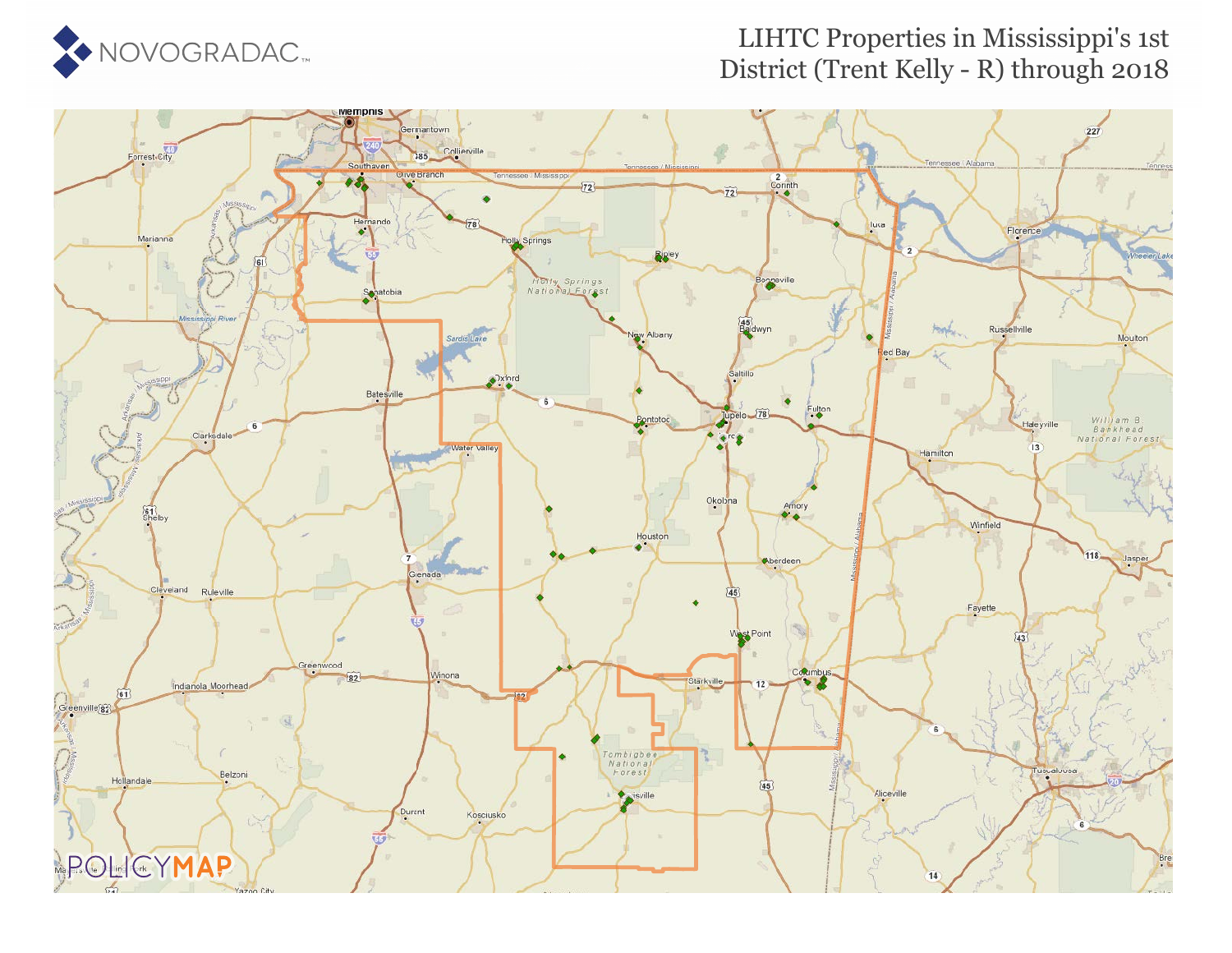| <b>Project Name</b>             | <b>Address</b>                            | <b>City</b>       | <b>State</b>           | <b>Zip Code</b> | Nonprofit<br><b>Sponsor</b> | <b>Allocation</b><br><b>Year</b> | <b>Annual</b><br><b>Allocated</b><br><b>Amount</b> | <b>Year Placed</b><br>in Service | <b>Construction Type</b> | <b>Total</b><br><b>Units</b> | Low<br><b>Income</b><br><b>Units</b> | <b>Rent or</b><br><b>Income</b><br><b>Ceiling</b> | <b>Credit</b><br>Percentage       | Tax-<br><b>Exempt</b><br><b>Bond</b> | <b>HUD Multi-</b><br>Family<br><b>Financing/Rental</b><br><b>Assistance</b> |
|---------------------------------|-------------------------------------------|-------------------|------------------------|-----------------|-----------------------------|----------------------------------|----------------------------------------------------|----------------------------------|--------------------------|------------------------------|--------------------------------------|---------------------------------------------------|-----------------------------------|--------------------------------------|-----------------------------------------------------------------------------|
| <b>MYRTLE GROVE</b>             | 1005 ELLIS ST MYRTLE                      |                   | MS                     | 38650           | No                          | 1988                             | \$0                                                | 1988                             | <b>New Construction</b>  | 24                           | 24                                   | 60% AMGI                                          | $70\,\%$ present $\,$ No value    |                                      | No                                                                          |
| <b>AVONDALE APTS</b>            | 985 HILL ST                               | <b>HERNANDO</b>   | MS                     | 38632           | No                          | 1989                             | \$0                                                | 1989                             | <b>New Construction</b>  | 46                           | 46                                   | 60% AMGI                                          | $70$ % present $\,$ No $\,$ value |                                      | No                                                                          |
| <b>BAREMORE APTS</b>            | 209<br>NORTHWOOD LOUISVILLE<br>DR         |                   | MS                     | 39339           | No                          | 1989                             | $\$0$                                              | 1989                             | <b>New Construction</b>  | $\mathbf{2}$                 | $\mathbf{2}$                         | 60% AMGI                                          | $30\,\%$ present $\,$ No value    |                                      | $\rm\thinspace No$                                                          |
| <b>BOONEVILLE MANOR</b>         | 402 N SMITH ST BOONEVILLE                 |                   | MS                     | 38829           |                             | 1989                             | \$0                                                | 1989                             | New Construction         | 24                           | $\bf{0}$                             |                                                   | Not<br>Indicated                  |                                      |                                                                             |
| <b>BRAME AVE</b>                | 308 W BRAME<br>$\operatorname{AVE}$       | WEST POINT        | MS                     | 39773           |                             | 1989                             | \$0                                                | 1989                             | Acquisition and Rehab 5  |                              | $\bf{0}$                             |                                                   | Not<br>Indicated                  |                                      |                                                                             |
| TSCHUNDI COURTS                 | $918$ TSCHUDI<br>RD                       | AMORY             | $\mathbf{M}\mathbf{S}$ | 38821           |                             | 1989                             | \$0                                                | 1989                             | <b>New Construction</b>  | 48                           | $\bf{0}$                             |                                                   | Not<br>Indicated                  |                                      |                                                                             |
| BOONEVILLE MANOR,<br><b>LTD</b> | 402 N SMITH ST BOONEVILLE                 |                   | $\overline{\text{MS}}$ | 38829           | No                          | 1989                             | \$0                                                | 1989                             | New Construction         | 24                           | 24                                   | 60% AMGI                                          | $30\,\%$ present $\,$ No value    |                                      | No                                                                          |
| TSCHUDI COURTS                  | 1000 TSCHUDI<br>RD                        | AMORY             | $\mathbf{M}\mathbf{S}$ |                 | $\mathbf{N}\mathbf{o}$      | 1989                             | \$0                                                | 1989                             | <b>New Construction</b>  | 48                           | 48                                   | 60% AMGI                                          | $30\,\%$ present $\,$ No value    |                                      | $\rm\thinspace No$                                                          |
| <b>WEIR APTS</b>                | 150 RAGON ST WEIR                         |                   | MS                     | 39772           | $\mathbf{N}\mathbf{o}$      | 1990                             | \$0                                                | 1990                             | <b>New Construction</b>  | 18                           | 18                                   | 60% AMGI                                          | $30\,\%$ present $\,$ No value    |                                      | $\rm\thinspace No$                                                          |
| $709$ N COLUMBUS AVE            | $709\,\mathrm{N}$ COLUMBUS AVE LOUISVILLE |                   | MS                     | 39339           |                             | 1989                             | \$0                                                | 1990                             | Acquisition and Rehab 24 |                              | $\bf{0}$                             |                                                   | Not<br>Indicated                  |                                      |                                                                             |
| <b>IVY APTS</b>                 | <b>204 IVY AVE</b>                        | <b>LOUISVILLE</b> | MS                     | 39339           |                             | 1989                             | \$0                                                | 1990                             | Acquisition and Rehab 32 |                              | $\bf{0}$                             |                                                   | Not<br>Indicated                  |                                      |                                                                             |
| RIPLEY MANOR                    | 226 MARKET ST RIPLEY                      |                   | MS                     | 38663           |                             | 1989                             | \$0                                                | 1990                             | New Construction         | 25                           | $\mathbf 0$                          |                                                   | Not<br>$\operatorname{Indicated}$ |                                      |                                                                             |
| <b>AUBURN APTS</b>              | <b>206 IVY AVE</b>                        | LOUISVILLE        | $\mathbf{M}\mathbf{S}$ | 39339           | $\rm\thinspace No$          | 1991                             | $\$0$                                              | 1991                             | Acquisition and Rehab 16 |                              | 16                                   | 60% AMGI                                          | $30\,\%$ present $\,$ No value    |                                      | $\rm\thinspace No$                                                          |

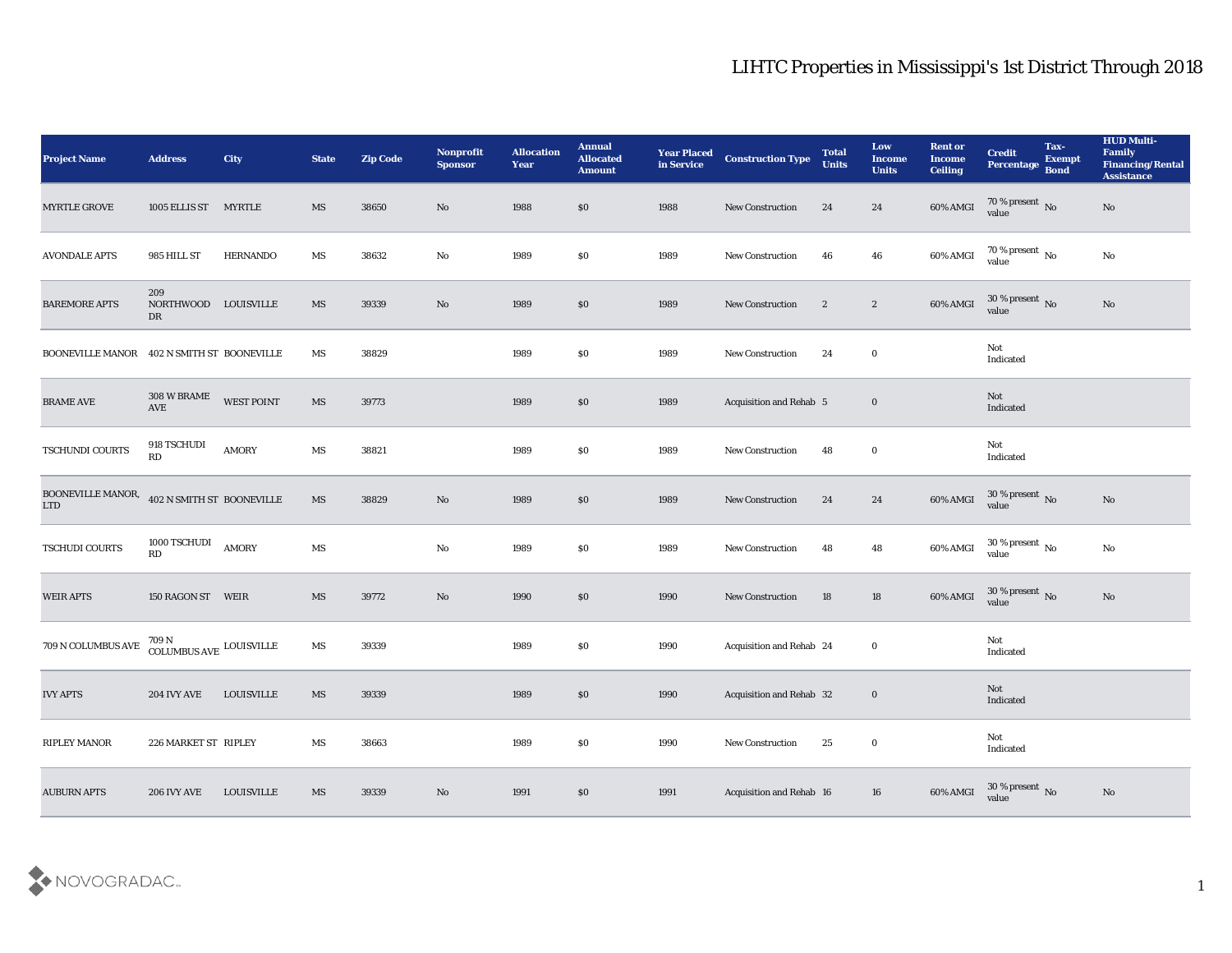| <b>Project Name</b>                  | <b>Address</b>                        | City                      | <b>State</b>           | <b>Zip Code</b> | Nonprofit<br><b>Sponsor</b> | <b>Allocation</b><br><b>Year</b> | <b>Annual</b><br><b>Allocated</b><br><b>Amount</b> | <b>Year Placed</b><br>in Service | <b>Construction Type</b>                                                                        | <b>Total</b><br><b>Units</b> | Low<br><b>Income</b><br><b>Units</b> | <b>Rent or</b><br><b>Income</b><br><b>Ceiling</b> | <b>Credit</b><br>Percentage Bond            | Tax-<br><b>Exempt</b>  | <b>HUD Multi-</b><br>Family<br><b>Financing/Rental</b><br><b>Assistance</b> |
|--------------------------------------|---------------------------------------|---------------------------|------------------------|-----------------|-----------------------------|----------------------------------|----------------------------------------------------|----------------------------------|-------------------------------------------------------------------------------------------------|------------------------------|--------------------------------------|---------------------------------------------------|---------------------------------------------|------------------------|-----------------------------------------------------------------------------|
| <b>BRADFORD MANOR</b><br><b>APTS</b> | 638 N<br>MCSWEYN PL                   | <b>BRUCE</b>              | MS                     | 38915           | No                          | 1991                             | \$0                                                | 1991                             | <b>New Construction</b>                                                                         | 24                           | 24                                   | 60% AMGI                                          | $30\,\%$ present $\,$ No value              |                        | No                                                                          |
| COUNTRYSIDE MANOR 210 CARROLL        |                                       | <b>FULTON</b>             | MS                     | 38843           | No                          | 1991                             | \$0                                                | 1991                             | <b>New Construction</b>                                                                         | 24                           | 23                                   | 60% AMGI                                          | $70\,\%$ present $\,$ No value              |                        | No                                                                          |
| NORTH CALHOUN<br><b>CITY APTS</b>    | 101 CASSIES<br>TRAIL                  | <b>CALHOUN CITY</b>       | MS                     | 38916           | $\rm\thinspace No$          | 1991                             | \$0                                                | 1991                             | Acquisition and Rehab 18                                                                        |                              | 18                                   | 60% AMGI                                          | $30\,\%$ present $\,$ No value              |                        | $\rm\thinspace No$                                                          |
| <b>RAINBOW APTS</b>                  | 114 MATTHEWS SENATOBIA<br>DR          |                           | MS                     | 38668           | $\mathbf{N}\mathbf{o}$      | 1990                             | \$0                                                | 1991                             | Acquisition and Rehab 40                                                                        |                              | 40                                   | 60% AMGI                                          | $30\,\%$ present $\,$ No value              |                        | No                                                                          |
| WEST CALHOUN CITY<br><b>APTS</b>     | 100 WILLIAMS<br>DR                    | <b>CALHOUN CITY</b>       | MS                     | 38916           | No                          | 1991                             | \$0                                                | 1991                             | Acquisition and Rehab 28                                                                        |                              | 28                                   | 60% AMGI                                          | $30\,\%$ present $\,$ No value              |                        | $\mathbf{N}\mathbf{o}$                                                      |
| <b>CEDAR CREEK APTS</b>              | 200 S<br>MONTGOMERY LOUISVILLE<br>AVE |                           | MS                     | 39339           | No                          | 1991                             | \$0                                                | 1992                             | Acquisition and Rehab 16                                                                        |                              | 16                                   | 60% AMGI                                          | $30\,\%$ present $\,$ No value              |                        | No                                                                          |
| <b>ECRU ESTATES</b>                  | 163 CEDAR<br><b>RIDGE DR</b>          | ${\rm ECRU}$              | MS                     | 38841           | No                          | 1991                             | \$0                                                | 1992                             | <b>New Construction</b>                                                                         | 24                           | 23                                   | 50% AMGI                                          | $30\,\%$ present $\,$ No value              |                        | No                                                                          |
| EDMONDSON MANOR                      | <b>ST</b>                             | 185 HAMILTON CALHOUN CITY | MS                     | 38916           | No                          | 1991                             | \$0                                                | 1992                             | <b>New Construction</b>                                                                         | 24                           | 24                                   | $60\%$ AMGI                                       | $30\,\%$ present $\,$ No value              |                        | No                                                                          |
| <b>EUPORA APTS</b>                   | 511 W ROANE<br>$\operatorname{AVE}$   | <b>EUPORA</b>             | MS                     |                 | $\rm\thinspace No$          | 1991                             | \$0                                                | 1992                             | New Construction                                                                                | 36                           | 36                                   | 60% AMGI                                          | $30\,\%$ present $\,$ No value              |                        | $\mathbf{N}\mathbf{o}$                                                      |
| <b>GREEN OAKS APTS</b>               | 820 N ESHMAN WEST POINT<br>AVE        |                           | $\mathbf{M}\mathbf{S}$ | 39773           | $\mathbf{N}\mathbf{o}$      | 1992                             | \$0                                                | 1992                             | Acquisition and Rehab 24                                                                        |                              | 24                                   | 60% AMGI                                          | <b>Both 30%</b><br>and 70%<br>present value | No                     | No                                                                          |
| PINE VALLEY APTS                     | 300<br>MARTINDALE RIPLEY<br>LN        |                           | MS                     | 38663           | No                          | 1991                             | \$0                                                | 1992                             | Acquisition and Rehab 20                                                                        |                              | 20                                   | 60% AMGI                                          | 30 % present $\,$ No $\,$<br>value          |                        | $\rm\thinspace No$                                                          |
| RIPLEY TOWNHOUSES                    | $316$ MARKET ST $$\sf RIPLEY$$ EXT    |                           | $\mathbf{M}\mathbf{S}$ | 38663           | $\rm\, No$                  | 1991                             | $\$0$                                              | 1992                             | New Construction                                                                                | 24                           | 24                                   | 60% AMGI                                          | $30\,\%$ present $\,$ No value              |                        | $\rm\thinspace No$                                                          |
| <b>WESTSIDE APTS</b>                 | 200 S<br>MONTGOMERY LOUISVILLE<br>AVE |                           | MS                     | 39339           | $\rm\, No$                  | 1991                             | $\$0$                                              | 1992                             | Both New Construction 32<br>and $\ensuremath{\mathrm{A}}\xspace/\ensuremath{\mathrm{R}}\xspace$ |                              | $32\,$                               | 60% AMGI                                          | Both $30\%$<br>and 70%<br>present value     | $\mathbf{N}\mathbf{o}$ | $\mathbf{N}\mathbf{o}$                                                      |

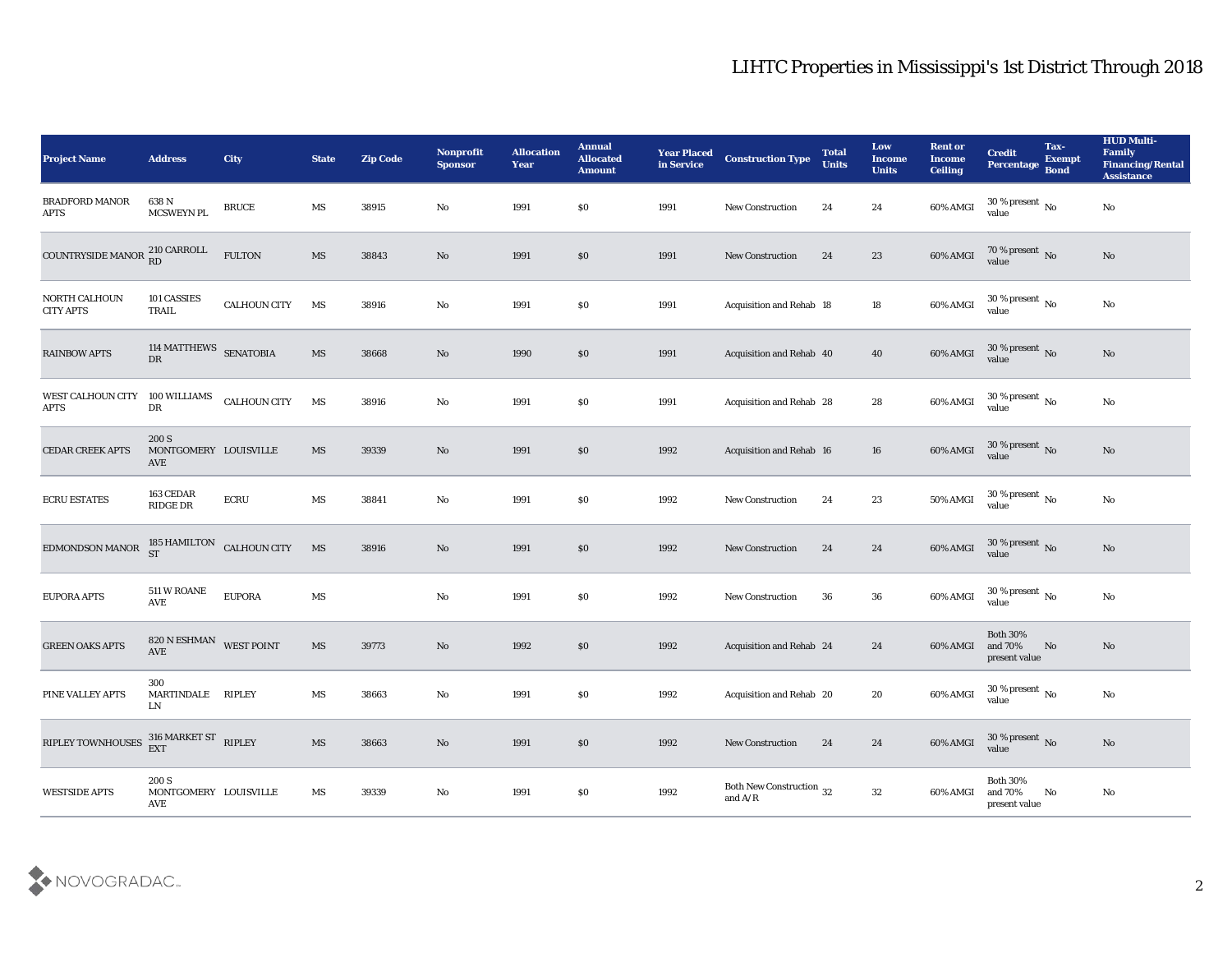| <b>Project Name</b>                                | <b>Address</b>                                     | <b>City</b>          | <b>State</b>           | <b>Zip Code</b> | Nonprofit<br><b>Sponsor</b> | <b>Allocation</b><br><b>Year</b> | <b>Annual</b><br><b>Allocated</b><br><b>Amount</b> | <b>Year Placed</b><br>in Service | <b>Construction Type</b>        | <b>Total</b><br><b>Units</b> | Low<br><b>Income</b><br><b>Units</b> | <b>Rent or</b><br><b>Income</b><br><b>Ceiling</b> | <b>Credit</b><br>Percentage Bond   | Tax-<br><b>Exempt</b> | <b>HUD Multi-</b><br>Family<br><b>Financing/Rental</b><br><b>Assistance</b> |
|----------------------------------------------------|----------------------------------------------------|----------------------|------------------------|-----------------|-----------------------------|----------------------------------|----------------------------------------------------|----------------------------------|---------------------------------|------------------------------|--------------------------------------|---------------------------------------------------|------------------------------------|-----------------------|-----------------------------------------------------------------------------|
| <b>COTTON GIN PARK</b>                             | 8 JOHNSON ST BURNSVILLE                            |                      | MS                     | 38833           | No                          | 1992                             | $\$0$                                              | 1993                             | <b>New Construction</b>         | 11                           | 11                                   | 60% AMGI                                          | 70 % present No value              |                       | No                                                                          |
| <b>CRESTVIEW APTS</b><br><b>OLIVE BRANCH</b>       | 8665 CAROMA<br>${\cal S}{\cal T}$                  | OLIVE BRANCH         | MS                     |                 | No                          | 1991                             | $\$0$                                              | 1993                             | Acquisition and Rehab 38        |                              | 38                                   | 60% AMGI                                          | $30\,\%$ present $\,$ No value     |                       | $\mathbf{N}\mathbf{o}$                                                      |
| <b>MANTACHIE SUNSET</b><br><b>APTS</b>             | 100 SUNSET DR MANTACHIE                            |                      | MS                     | 38855           | No                          | 1992                             | \$0\$                                              | 1993                             | <b>New Construction</b>         | 20                           | $20\,$                               | 60% AMGI                                          | $30\,\%$ present $\,$ No value     |                       | $\mathbf{N}\mathbf{o}$                                                      |
| <b>SMITHVILLE</b><br>ELDERLYPARKVIEW               | 60009<br>PARKVIEW DR                               | <b>SMITHVILLE</b>    | MS                     | 38870           | No                          | 1991                             | \$0                                                | 1993                             | <b>New Construction</b>         | 16                           | 16                                   | 60% AMGI                                          | $30\,\%$ present $\,$ No value     |                       | $\rm \bf No$                                                                |
| VARDAMAN MANOR                                     | 314 HILL AVE                                       | <b>VARDAMAN</b>      | MS                     | 38878           | No                          | 1993                             | \$0\$                                              | 1993                             | <b>New Construction</b>         | 24                           | 24                                   | 60% AMGI                                          | $30\,\%$ present $\,$ No value     |                       | No                                                                          |
| PECAN GROVE APTS                                   | 208 N BRYANT<br>ST                                 | <b>BOONEVILLE</b>    | $\mathbf{M}\mathbf{S}$ | 38829           | No                          | 1991                             | \$0                                                | 1993                             | Acquisition and Rehab 20        |                              | 20                                   | 60% AMGI                                          | $30\,\%$ present $\,$ No value     |                       | $\mathbf{N}\mathbf{o}$                                                      |
| PONTOTOC PARK APTS 180 HUD ST                      |                                                    | <b>PONTOTOC</b>      | MS                     | 38863           | No                          | 1993                             | $\$0$                                              | 1994                             | <b>New Construction</b>         | 36                           | 36                                   | 60% AMGI                                          | $30\,\%$ present $\,$ No value     |                       | $\mathbf{N}\mathbf{o}$                                                      |
| <b>BOONEVILLE VILLA</b>                            | 304 ONEAL ST                                       | <b>BOONEVILLE</b>    | MS                     | 38829           | No                          | 1993                             | \$0\$                                              | 1994                             | <b>New Construction</b>         | 24                           | 24                                   | 60% AMGI                                          | 30 % present $\,$ No $\,$<br>value |                       | No                                                                          |
| <b>HERITAGE TRAILS</b><br><b>APARTMENTS</b>        | <b>365 WEST</b><br><b>WOODARD</b><br><b>STREET</b> | <b>HOLLY SPRINGS</b> | MS                     | 38635-0000      | No                          | 1993                             | \$0\$                                              | 1994                             | <b>Acquisition and Rehab 24</b> |                              | 23                                   | 60% AMGI                                          | $30\,\%$ present $\,$ No value     |                       | No                                                                          |
| <b>GATEWAY APTS AT</b><br><b>GOODMAN ROAD</b>      | 7101 TULANE<br>RDN                                 | <b>HORN LAKE</b>     | MS                     | 38637           | No                          | 1994                             | \$0                                                | 1995                             | <b>New Construction</b>         | 168                          | 165                                  | 60% AMGI                                          | $70\,\%$ present $\,$ No value     |                       | $\mathbf{N}\mathbf{o}$                                                      |
| <b>HENRY CLAY</b><br><b>RETIREMENT</b><br>HOUSING  | 133 COMMERCE WEST POINT<br><b>ST</b>               |                      | MS                     | 39773           | Yes                         | 1995                             | \$0                                                | 1995                             | Acquisition and Rehab 27        |                              | 13                                   | 60% AMGI                                          | 30 % present $\,$ No $\,$<br>value |                       | No                                                                          |
| MAGNOLIA MANOR I                                   | 602 JACINTO<br>RD                                  | <b>BOONEVILLE</b>    | MS                     | 38829           | $\rm\thinspace No$          | 1994                             | $\$0$                                              | 1995                             | New Construction                | 12                           | 12                                   | 50% AMGI                                          | $70\,\%$ present $\,$ No value     |                       | $\rm \bf No$                                                                |
| <b>NORTHVIEW</b><br>APTS/BELMONT<br><b>CAPITAL</b> | <b>44 YARBER ST BELMONT</b>                        |                      | MS                     | 38827           | No                          | 1994                             | \$0                                                | 1995                             | New Construction                | 12                           | $12\,$                               | 50% AMGI                                          | $70\,\%$ present $\,$ No value     |                       | $\mathbf{N}\mathbf{o}$                                                      |

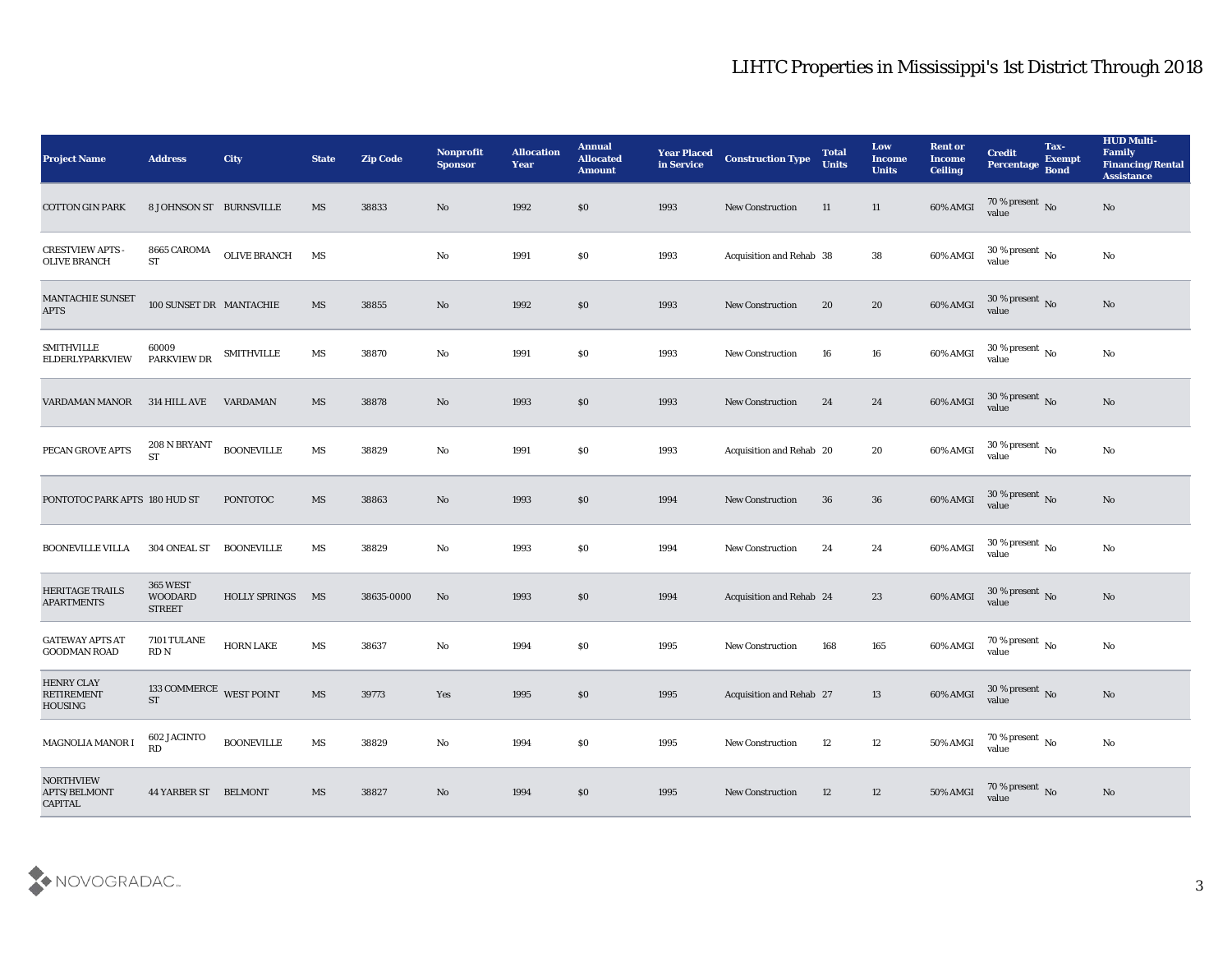| <b>Project Name</b>                               | <b>Address</b>                                       | <b>City</b>         | <b>State</b>           | <b>Zip Code</b> | Nonprofit<br><b>Sponsor</b> | <b>Allocation</b><br><b>Year</b> | <b>Annual</b><br><b>Allocated</b><br><b>Amount</b> | <b>Year Placed</b><br>in Service | <b>Construction Type</b>  | <b>Total</b><br><b>Units</b> | Low<br><b>Income</b><br><b>Units</b> | <b>Rent or</b><br><b>Income</b><br><b>Ceiling</b> | <b>Credit</b><br>Percentage Bond            | Tax-<br><b>Exempt</b> | <b>HUD Multi-</b><br>Family<br><b>Financing/Rental</b><br><b>Assistance</b> |
|---------------------------------------------------|------------------------------------------------------|---------------------|------------------------|-----------------|-----------------------------|----------------------------------|----------------------------------------------------|----------------------------------|---------------------------|------------------------------|--------------------------------------|---------------------------------------------------|---------------------------------------------|-----------------------|-----------------------------------------------------------------------------|
| <b>RIPLEY APTS</b>                                | 203 ELMWOOD<br><b>ST</b>                             | <b>RIPLEY</b>       | $\mathbf{M}\mathbf{S}$ | 38663           | No                          | 1994                             | \$0                                                | 1995                             | Acquisition and Rehab 24  |                              | 24                                   | 60% AMGI                                          | $30\,\%$ present $\,$ No value              |                       | $\mathbf{N}\mathbf{o}$                                                      |
| <b>TUPELO SENIORS</b>                             | 3286 HWY 145 TUPELO                                  |                     | MS                     | 38804           | No                          | 1994                             | $\$0$                                              | 1995                             | <b>New Construction</b>   | 40                           | 39                                   | 60% AMGI                                          | $70$ % present $\,$ No $\,$ value           |                       | No                                                                          |
| WOODLAND BEND<br><b>APTS</b>                      | 450 KILPATRICK $_{\rm BALDWYN}$<br><b>ST</b>         |                     | $\mathbf{M}\mathbf{S}$ | 38824           | $\rm\thinspace No$          | 1994                             | \$0                                                | 1995                             | Acquisition and Rehab 24  |                              | 24                                   | 60% AMGI                                          | $30\,\%$ present $\,$ No value              |                       | $\mathbf {No}$                                                              |
| OAK RIDGE APTS                                    | <b>7705 CARRI</b><br><b>LAYNE</b>                    | <b>SOUTHAVEN</b>    | $\mathbf{M}\mathbf{S}$ | 38671           | No                          | 1994                             | \$0\$                                              | 1996                             | <b>New Construction</b>   | 250                          | 248                                  | 60% AMGI                                          | 70 % present No<br>value                    |                       | No                                                                          |
| PINE RIDGE APTS                                   | 1295 DORSHIRE $_{\rm SOUTHAVEN}$<br>${\rm D}{\rm R}$ |                     | $\mathbf{M}\mathbf{S}$ | 38671           | No                          | 1994                             | \$0\$                                              | 1996                             | <b>New Construction</b>   | 180                          | 178                                  | 60% AMGI                                          | $70\,\%$ present $\,$ No value              |                       | No                                                                          |
| DEHON VILLAGE III                                 | 9340<br>MCLEMORE CV WALLS                            |                     | $\mathbf{M}\mathbf{S}$ | 38680           | No                          | 1995                             | $\$0$                                              | 1996                             | <b>New Construction</b>   | 38                           | 38                                   | 60% AMGI                                          | $70\,\%$ present $\,$ No value              |                       | $\rm\thinspace No$                                                          |
| <b>HICKORY FLATS</b>                              | PO BOX 189                                           | <b>HICKORY FLAT</b> | MS                     | 38633           | No                          | 1995                             | \$0                                                | 1996                             | Acquisition and Rehab 12  |                              | 12                                   | 60% AMGI                                          | $30\,\%$ present $\,$ No value              |                       | $\mathbf {No}$                                                              |
| <b>DUNLAP ACRES</b>                               | 515 DUNLAP RD WEST POINT                             |                     | MS                     | 39773           | No                          | 1996                             | \$0\$                                              | 1997                             | Acquisition and Rehab 50  |                              | 50                                   | 60% AMGI                                          | $30\,\%$ present $\,$ No value              |                       | No                                                                          |
| <b>HILLDALE APTS</b>                              | 320<br>MONUMENT DR $^{\text{TUPELO}}$                |                     | $\mathbf{M}\mathbf{S}$ | 38801           | No                          | 1996                             | \$1,935,063                                        | 1997                             | Acquisition and Rehab 104 |                              | 104                                  | 60% AMGI                                          | <b>Both 30%</b><br>and 70%<br>present value | No                    | No                                                                          |
| <b>UNION APTS</b>                                 | $701$ MOSS HILL $\quad$ NEW ALBANY<br>DR             |                     | $\mathbf{M}\mathbf{S}$ | 38652           | No                          | 1995                             | \$0                                                | 1997                             | Acquisition and Rehab 38  |                              | 38                                   | 60% AMGI                                          | $30\,\%$ present $\,$ No value              |                       | $\rm\thinspace No$                                                          |
| COACHLIGHT MANOR 1111 E MAIN ST FULTON            |                                                      |                     | MS                     | 38843           | No                          | 1997                             | \$22,765                                           | 1998                             | Acquisition and Rehab 23  |                              | 23                                   | 50% AMGI                                          | 30 % present $\,$ No $\,$<br>value          |                       | No                                                                          |
| MOORE MANOR APTS 520 111TH ST                     |                                                      | AMORY               | $\mathbf{M}\mathbf{S}$ | 38821           | $\rm\thinspace No$          | 1997                             | \$106,781                                          | 1998                             | Acquisition and Rehab 64  |                              | 62                                   | 60% AMGI                                          | <b>Both 30%</b><br>and 70%<br>present value | No                    | No                                                                          |
| TWIN OAKS ELDERLY 419 CHESTNUT<br><b>HANDICAP</b> | ${\rm DR}$                                           | NEW ALBANY          | MS                     | 38652           | $\mathbf{N}\mathbf{o}$      | 1997                             | \$517,542                                          | 1998                             | <b>New Construction</b>   | 20                           | $20\,$                               | 50% AMGI                                          | $70\,\%$ present $\,$ No value              |                       | $\mathbf {No}$                                                              |

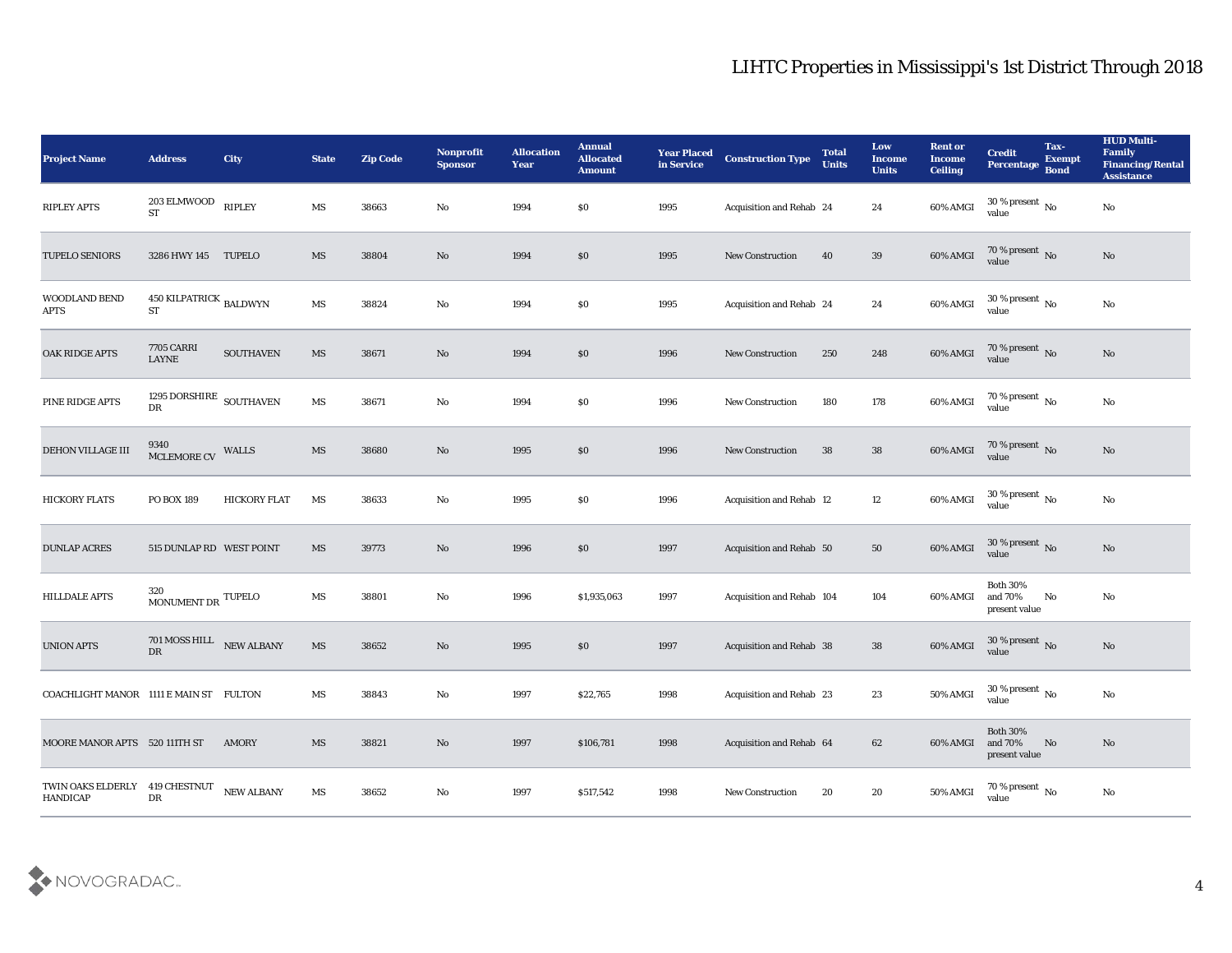| <b>Project Name</b>                        | <b>Address</b>                    | <b>City</b>          | <b>State</b>           | <b>Zip Code</b> | Nonprofit<br><b>Sponsor</b> | <b>Allocation</b><br><b>Year</b> | <b>Annual</b><br><b>Allocated</b><br><b>Amount</b> | <b>Year Placed</b><br>in Service | <b>Construction Type</b>        | <b>Total</b><br><b>Units</b> | Low<br><b>Income</b><br><b>Units</b> | <b>Rent or</b><br><b>Income</b><br><b>Ceiling</b> | <b>Credit</b><br>Percentage Bond            | Tax-<br><b>Exempt</b> | <b>HUD Multi-</b><br>Family<br><b>Financing/Rental</b><br><b>Assistance</b> |
|--------------------------------------------|-----------------------------------|----------------------|------------------------|-----------------|-----------------------------|----------------------------------|----------------------------------------------------|----------------------------------|---------------------------------|------------------------------|--------------------------------------|---------------------------------------------------|---------------------------------------------|-----------------------|-----------------------------------------------------------------------------|
| <b>PLANTERSVILLE</b><br><b>TOWNHOUSES</b>  | 140<br>WOODGREEN<br><b>ROAD</b>   | PLANTERSVILLE MS     |                        | 38862-0000      | No                          | 1997                             | \$37,536                                           | 1998                             | Acquisition and Rehab 30        |                              | 30                                   | 60% AMGI                                          | $30\%$ present No<br>value                  |                       | $\mathbf{N}\mathbf{o}$                                                      |
| COLUMBUS GARDENS 1104 11TH AVE S COLUMBUS  |                                   |                      | MS                     | 39701           | No                          | 1998                             | \$1,350,000                                        | 1999                             | <b>New Construction</b>         | 24                           | 24                                   | 50% AMGI                                          | $70\,\% \,present \over value$              |                       | No                                                                          |
| CRAWFORD ELDERLY<br><b>APTS</b>            | 93 ONEAL ST                       | <b>CRAWFORD</b>      | $\overline{\text{MS}}$ |                 | No                          | 1997                             | \$0\$                                              | 1999                             | New Construction                | 14                           | 14                                   | 50% AMGI                                          | $30\,\%$ present $\,$ No value              |                       | No                                                                          |
| BRADFORD PARK APTS 5735 ARBOR DR SOUTHAVEN |                                   |                      | MS                     | 38671           | No                          | 1998                             | \$0\$                                              | 2000                             | <b>New Construction</b>         | 208                          | 205                                  | 60% AMGI                                          | $30\,\%$ present $\,$ Yes value             |                       | No                                                                          |
| <b>BYHALIA APTS</b>                        | 65 STONEWALL BYHALIA<br>RD        |                      | $\mathbf{M}\mathbf{S}$ | 38611           | No                          | 1999                             | \$59,722                                           | 2000                             | <b>Acquisition and Rehab 36</b> |                              | 36                                   | 60% AMGI                                          | <b>Both 30%</b><br>and 70%<br>present value | No                    | No                                                                          |
| <b>BRITTANY ARMS II</b>                    | 501 BRITTANY<br>${\rm DR}$        | <b>OXFORD</b>        | $\mathbf{M}\mathbf{S}$ | 38655           | No                          | 1999                             | \$344,341                                          | 2001                             | <b>New Construction</b>         | 40                           | 38                                   | $60\%$ AMGI                                       | $70\,\%$ present $\,$ No value              |                       | No                                                                          |
| <b>GROVE APTS</b>                          | 411W<br><b>REYNOLDS ST</b>        | PONTOTOC             | MS                     | 38863           | Yes                         | 2001                             | \$186,775                                          | 2001                             | <b>New Construction</b>         | 32                           | $30\,$                               | 60% AMGI                                          | 70 % present No<br>value                    |                       | No                                                                          |
| SOUTHERN VILLAS<br><b>APTS</b>             | 360 W ST                          | <b>HOLLY SPRINGS</b> | MS                     | 38635           | No                          | 1999                             | \$154,030                                          | 2001                             | Acquisition and Rehab 50        |                              | 50                                   | 60% AMGI                                          | $30\,\%$ present $\,$ No $\,$<br>value      |                       | No                                                                          |
| TERRACE PARK APTS                          | 5905 AIRWAYS<br><b>BLVD</b>       | <b>SOUTHAVEN</b>     | MS                     | 38671           | No                          | 2000                             | \$504,185                                          | 2001                             | <b>New Construction</b>         | 192                          | 189                                  | 60% AMGI                                          | $30\,\%$ present $\,$ Yes value             |                       | No                                                                          |
| <b>ANDERSON ESTATES</b>                    | 1731 ANDERSON OXFORD<br><b>RD</b> |                      | MS                     | 38655           | No                          | 2001                             | \$340,000                                          | 2002                             | <b>New Construction</b>         | 48                           | 48                                   | 60% AMGI                                          | $70\,\% \,present \over value$              |                       | $\mathbf{N}\mathbf{o}$                                                      |
| <b>AZALEA GARDENS -</b><br><b>TUPELO</b>   | 1408 IDA ST                       | <b>TUPELO</b>        | MS                     | 38801           | No                          | 1998                             | \$145,080                                          | 2002                             | Acquisition and Rehab 242       |                              | 240                                  | 60% AMGI                                          | 30 % present Yes<br>value                   |                       | No                                                                          |
| <b>BYHALIA ESTATES</b>                     | 99 STONEWALL BYHALIA<br>RD        |                      | $\mathbf{M}\mathbf{S}$ | 38611           | $\rm\thinspace No$          | 2002                             | \$37,000                                           | 2002                             | Acquisition and Rehab 25        |                              | $25\,$                               | 60% AMGI                                          | $30\,\%$ present $\,$ No value              |                       | ${\bf No}$                                                                  |
| <b>HERITAGE PARK APTS F</b>                | $F_{DR}^{600 \text{ MCELROY}}$    | <b>OXFORD</b>        | $\mathbf{M}\mathbf{S}$ | 38655           | $\mathbf{N}\mathbf{o}$      | 2001                             | \$346,077                                          | 2002                             | New Construction                | 48                           |                                      | 47 60% AMGI                                       | $70\,\%$ present $\,$ No value              |                       | $\mathbf{N}\mathbf{o}$                                                      |

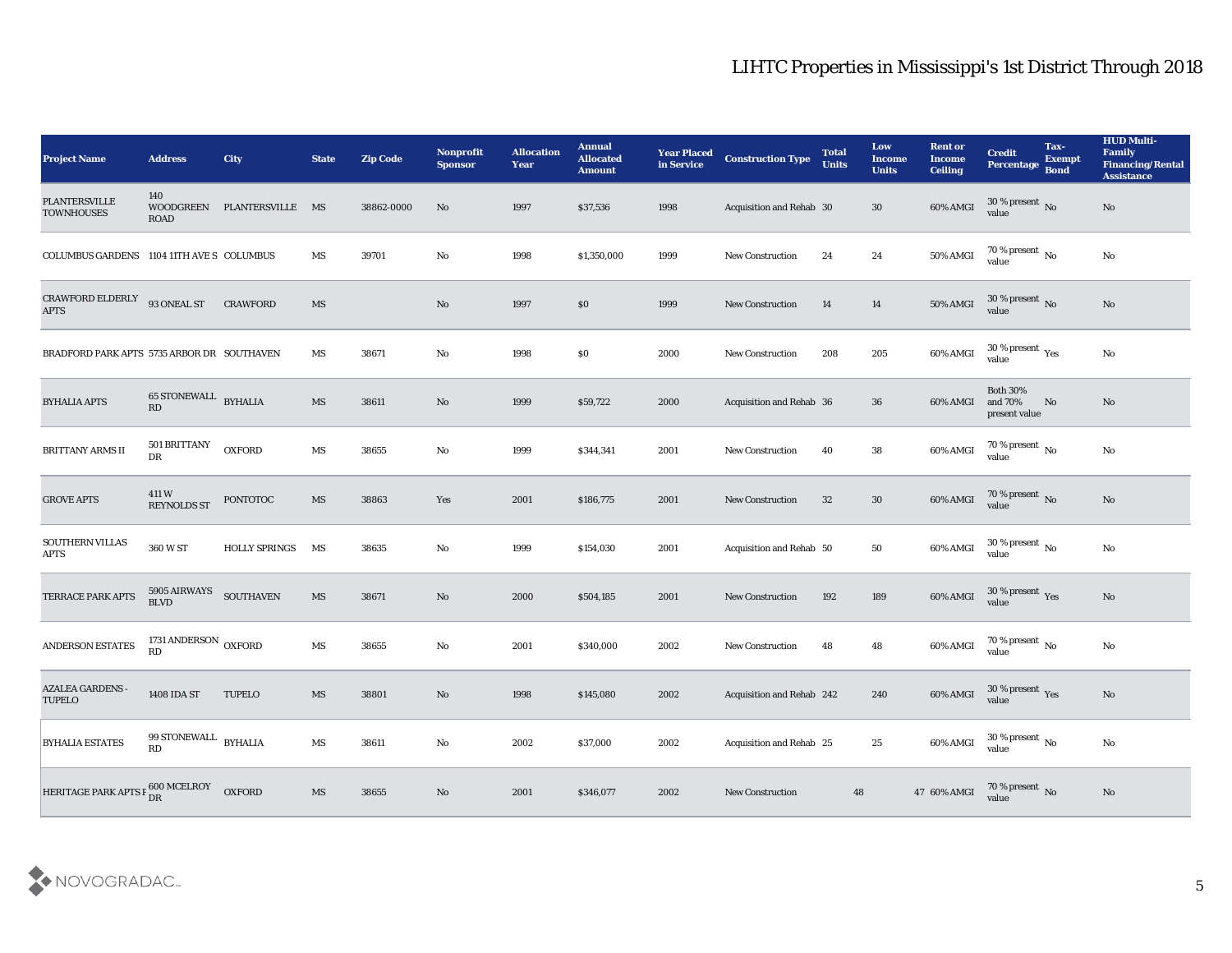| <b>Project Name</b>                                         | <b>Address</b>                                | <b>City</b>      | <b>State</b>           | <b>Zip Code</b> | Nonprofit<br><b>Sponsor</b> | <b>Allocation</b><br><b>Year</b> | <b>Annual</b><br><b>Allocated</b><br><b>Amount</b> | <b>Year Placed</b><br>in Service | <b>Construction Type</b>        | <b>Total</b><br><b>Units</b> | Low<br><b>Income</b><br><b>Units</b> | <b>Rent or</b><br><b>Income</b><br><b>Ceiling</b> | <b>Credit</b><br>Percentage               | Tax-<br><b>Exempt</b><br><b>Bond</b> | <b>HUD Multi-</b><br>Family<br><b>Financing/Rental</b><br><b>Assistance</b> |
|-------------------------------------------------------------|-----------------------------------------------|------------------|------------------------|-----------------|-----------------------------|----------------------------------|----------------------------------------------------|----------------------------------|---------------------------------|------------------------------|--------------------------------------|---------------------------------------------------|-------------------------------------------|--------------------------------------|-----------------------------------------------------------------------------|
| HERITAGE PARK APTS F 600 MCELROY                            |                                               | <b>OXFORD</b>    | $\mathbf{M}\mathbf{S}$ | 38655           | No                          | 2000                             | \$346,077                                          | 2002                             | <b>New Construction</b>         | 48                           | 48                                   | 60% AMGI                                          | 70 % present $\,$ No $\,$<br>value        |                                      | $\mathbf {No}$                                                              |
| <b>AZALEA GARDENS</b>                                       | 1408 IDA<br><b>STREET</b>                     | <b>TUPELO</b>    | MS                     | 38802-0000      | No                          | 1998                             | \$145,080                                          | 2002                             | Acquisition and Rehab 241       |                              | 239                                  | 60% AMGI                                          | $30\,\%$ present $\,$ Yes value           |                                      | No                                                                          |
| HAMPTON PARK APTS                                           | 5935 AIRWAYS<br><b>BLVD</b>                   | <b>SOUTHAVEN</b> | MS                     | 38671           | No                          | 2002                             | \$516,733                                          | 2003                             | <b>New Construction</b>         | 88                           | 88                                   | 60% AMGI                                          | 70 % present $\,$ No $\,$<br>value        |                                      | No                                                                          |
| <b>HORN LAKE ESTATES</b>                                    | 1600<br><b>SOUTHERN</b><br><b>VILLAS DR</b>   | <b>HORN LAKE</b> | MS                     | 38637           | No                          | 2002                             | $\$0$                                              | 2004                             | Acquisition and Rehab 48        |                              | 47                                   | 60% AMGI                                          | $30\,\%$ present $\,$ No value            |                                      | No                                                                          |
| <b>TUPELO TRACE APTS</b>                                    | $3545\,\mathrm{MITCHELL}$ TUPELO<br><b>RD</b> |                  | MS                     | 38801           | No                          | 2003                             | \$421,093                                          | 2004                             | New Construction                | 200                          | 198                                  | 60% AMGI                                          | $70\,\%$ present $\,$ Yes value           |                                      | $\mathbf{N}\mathbf{o}$                                                      |
| <b>CYPRESS PARK APTS II</b>                                 | 300 S<br>LEHMBERG RD                          | <b>COLUMBUS</b>  | MS                     | 39702           | No                          | 2003                             | \$734,793                                          | 2005                             | <b>New Construction</b>         | 96                           | 95                                   | 60% AMGI                                          | $70$ % present $\,$ No value              |                                      | No                                                                          |
| COLUMBUS HEIGHTS<br><b>SUBDIVISION</b>                      | 260 MILEY<br><b>LOOP</b>                      | <b>COLUMBUS</b>  | MS                     | 39702           | $\mathbf{No}$               | 2007                             | \$1,255,509                                        | 2008                             | <b>New Construction</b>         | 85                           | 83                                   | 60% AMGI                                          | $70\,\%$ present $\,$ No value            |                                      | No                                                                          |
| PARKWAY HORN LAKE                                           | 3550 SHADOW<br>OAKS PKWY                      | <b>HORN LAKE</b> | MS                     | 38637           | No                          | 2006                             | \$108,523                                          | 2008                             | <b>Acquisition and Rehab 48</b> |                              | 47                                   | 60% AMGI                                          | $30\,\%$ present $\,$ No value            |                                      | No                                                                          |
| PROVIDENCE PLACE                                            | 105<br>PROVIDENCE<br>PL                       | <b>COLUMBUS</b>  | MS                     | 39702           | No                          | 2007                             | \$402,200                                          | 2008                             | <b>New Construction</b>         | 21                           | 21                                   | 60% AMGI                                          | $70\,\%$ present $\,$ No value            |                                      | $\mathbf {No}$                                                              |
| PROVIDENCE PLACE<br>OF SENATOBIA                            | 800 MOORES<br><b>XING</b>                     | <b>SENATOBIA</b> | MS                     | 38668           | $\mathbf{N}\mathbf{o}$      | 2007                             | \$224,367                                          | 2008                             | <b>New Construction</b>         | 80                           | 80                                   | 60% AMGI                                          | $70\,\%$ present $\;\;\mathrm{Yes}$ value |                                      | No                                                                          |
| WINSTON PLACE APTS 1658 HWY 15 S LOUISVILLE                 |                                               |                  | MS                     | 39339           | No                          | 2008                             | \$803,713                                          | 2008                             | <b>New Construction</b>         | 80                           | 78                                   | 60% AMGI                                          | 70 % present $\,$ No $\,$<br>value        |                                      | No                                                                          |
| KIRKWOOD APTS/THE 202 MILFORD<br><b>GLEN AT KIRKWOOD ST</b> |                                               | <b>TUPELO</b>    | $\mathbf{M}\mathbf{S}$ | 38801           | $\mathbf {No}$              | 2007                             | \$270,300                                          | 2009                             | Acquisition and Rehab 410       |                              | 256                                  | 60% AMGI                                          | $30\,\%$ present $\,$ Yes value           |                                      | $\rm\thinspace No$                                                          |
| PROVIDENCE PCC OF<br><b>SENATOBIA</b>                       | 700 MOORES<br><b>XING</b>                     | <b>SENATOBIA</b> | MS                     | 38668           | $\mathbf {No}$              | 2008                             | \$179,817                                          | 2009                             | New Construction                | 60                           | 48                                   | 60% AMGI                                          | 70 % present $\,$ No $\,$<br>value        |                                      | $\mathbf{No}$                                                               |

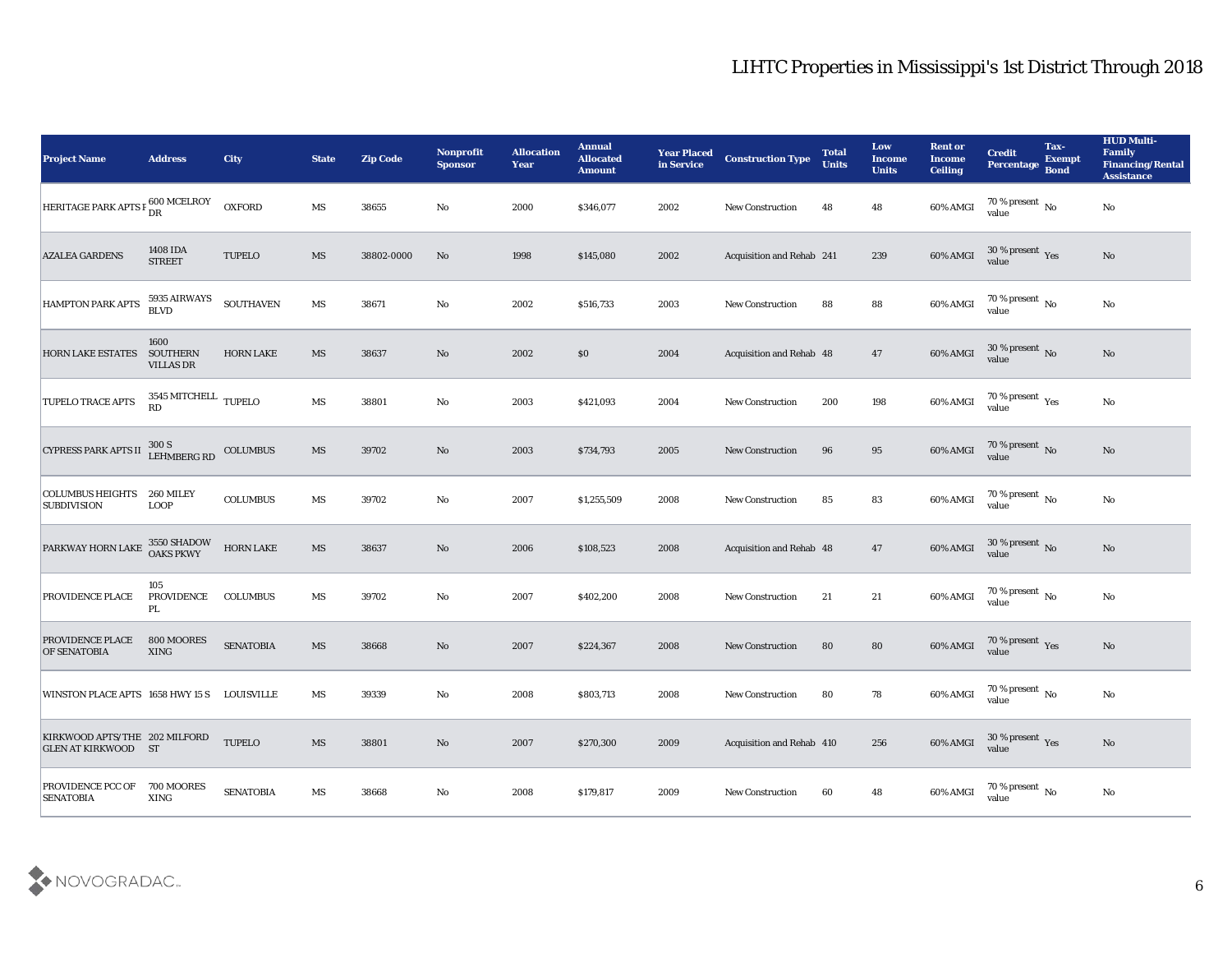| <b>Project Name</b>                     | <b>Address</b>                      | <b>City</b>                 | <b>State</b> | <b>Zip Code</b> | <b>Nonprofit</b><br><b>Sponsor</b> | <b>Allocation</b><br><b>Year</b> | <b>Annual</b><br><b>Allocated</b><br><b>Amount</b> | <b>Year Placed</b><br>in Service | <b>Construction Type</b>                                                          | <b>Total</b><br><b>Units</b> | <b>Low</b><br><b>Income</b><br><b>Units</b> | <b>Rent or</b><br><b>Income</b><br><b>Ceiling</b> | <b>Credit</b><br>Percentage                 | Tax-<br><b>Exempt</b><br><b>Bond</b> | <b>HUD Multi-</b><br>Family<br><b>Financing/Rental</b><br><b>Assistance</b> |
|-----------------------------------------|-------------------------------------|-----------------------------|--------------|-----------------|------------------------------------|----------------------------------|----------------------------------------------------|----------------------------------|-----------------------------------------------------------------------------------|------------------------------|---------------------------------------------|---------------------------------------------------|---------------------------------------------|--------------------------------------|-----------------------------------------------------------------------------|
| <b>CHICKASAW VILLAGE</b>                | 600 AIRPORT<br>RD                   | <b>HOUSTON</b>              | MS           | 38851           | No                                 | 2009                             | \$112,977                                          | 2011                             | Acquisition and Rehab 24                                                          |                              | 24                                          | 60% AMGI                                          | <b>Both 30%</b><br>and 70%<br>present value | No                                   | No                                                                          |
| <b>HARGROVE ESTATES</b>                 | $278$ HARGROVE $\,$ COLUMBUS<br>CIR |                             | MS           | 39702           | No                                 | 2010                             | \$750,000                                          | 2011                             | New Construction                                                                  | 41                           | 41                                          | 60% AMGI                                          | $70\,\%$ present $\,$ No value              |                                      | $\mathbf{N}\mathbf{o}$                                                      |
| <b>LOWNDES</b><br>PROPERTIES I          | <b>75 BRISBANE</b><br>${\rm DR}$    | <b>COLUMBUS</b>             | MS           | 39702           | No                                 | 2008                             | \$347,293                                          | 2011                             | <b>New Construction</b>                                                           | 26                           | 26                                          | $60\%$ AMGI                                       | $70\,\%$ present $\,$ No value              |                                      | No                                                                          |
| <b>PROVIDENCE TWO</b>                   | 11 VANN CT                          | <b>COLUMBUS</b>             | MS           | 39702           | No                                 | 2008                             | \$465,900                                          | 2011                             | New Construction                                                                  | 23                           | 23                                          | 60% AMGI                                          | $70\,\%$ present $\,$ No value              |                                      | No                                                                          |
| <b>LOWNDES</b><br><b>PROPERTIES II</b>  | <b>81 SYDNEY</b><br><b>LOOP</b>     | <b>COLUMBUS</b>             | MS           | 39702           | Yes                                | 2010                             | \$349,663                                          | 2012                             | <b>New Construction</b>                                                           | 26                           | 25                                          | 60% AMGI                                          | $70\,\%$ present $\,$ No value              |                                      | No                                                                          |
| <b>MAGNOLIA APTS</b>                    | 111<br>WATERWORKS EUPORA<br>RD      |                             | MS           | 39744           | No                                 | 2011                             | \$192,841                                          | 2013                             | Acquisition and Rehab 30                                                          |                              | 30                                          | 60% AMGI                                          | <b>Both 30%</b><br>and 70%<br>present value | No                                   | No                                                                          |
| <b>MURPHY LANE</b>                      |                                     | 102 MURPHY LN HOLLY SPRINGS | MS           |                 | No                                 | 2012                             | \$423,550                                          | 2013                             | <b>New Construction</b>                                                           | 36                           | 36                                          | 60% AMGI                                          | 70 % present No<br>value                    |                                      | No                                                                          |
| <b>OAKWOOD APTS</b>                     | 162 W CHERRY ACKERMAN<br><b>ST</b>  |                             | MS           | 39735           | No                                 | 2012                             | \$349,300                                          | 2013                             | Both New Construction 44<br>and $\ensuremath{\mathrm{A}}/\ensuremath{\mathrm{R}}$ |                              | 42                                          | 60% AMGI                                          | 30 % present $\,$ No $\,$<br>value          |                                      | $\mathbf{N}\mathbf{o}$                                                      |
| <b>PINE GROVE APTS</b>                  | 704 COLLEGE ST ACKERMAN             |                             | MS           | 39735           | No                                 | 2012                             | \$157,198                                          | 2013                             | <b>Acquisition and Rehab 24</b>                                                   |                              | 24                                          | 60% AMGI                                          | <b>Both 30%</b><br>and 70%<br>present value | No                                   | No                                                                          |
| POINT PLACE APTS                        | 181 N FOREST<br><b>ST</b>           | <b>WEST POINT</b>           | MS           | 39773           | No                                 | 2012                             | \$750,000                                          | 2014                             | Acquisition and Rehab 40                                                          |                              | 40                                          | 60% AMGI                                          | $70\,\%$ present $\,$ No value              |                                      | No                                                                          |
| <b>WINDALE APTS II</b>                  | 530 WINDALE<br>DR                   | <b>WEST POINT</b>           | MS           | 39773           | No                                 | 2012                             | \$725,316                                          | 2014                             | <b>Acquisition and Rehab 72</b>                                                   |                              | 72                                          | 60% AMGI and 70%                                  | <b>Both 30%</b><br>present value            | No                                   | No                                                                          |
| <b>WISTERIA APTS</b><br>(PLANTERSVILLE) | 140<br>RD                           | WOODGREEN PLANTERSVILLE MS  |              | 38862           | $\rm\thinspace No$                 | 2013                             | \$233,665                                          | 2014                             | Acquisition and Rehab 30                                                          |                              | 30                                          | 60% AMGI                                          | <b>Both 30%</b><br>and 70%<br>present value | No                                   | $\mathbf{N}\mathbf{o}$                                                      |
| <b>CHURCH COURT EAST</b>                | 1100 CHURCH<br>COURT                | HOLLY SPRINGS MS            |              | 38635-0000      | $\rm\, No$                         | 2012                             | \$349,980                                          | 2015                             | <b>New Construction</b>                                                           | 24                           | 23                                          | 60% AMGI                                          | $70$ % present $\,$ No $\,$ value           |                                      | $\rm \bf No$                                                                |

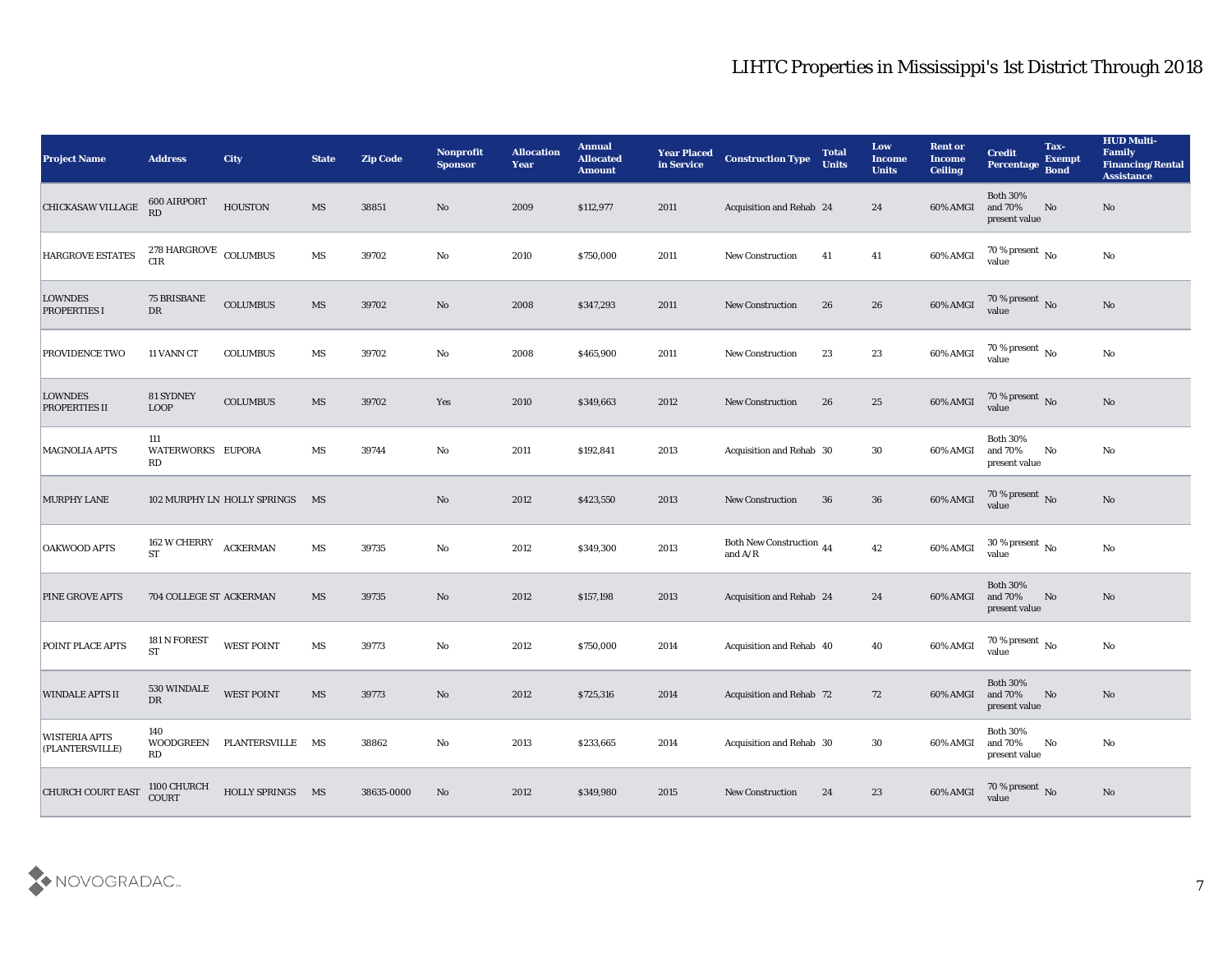| <b>Project Name</b>                           | <b>Address</b>                          | City                 | <b>State</b>           | <b>Zip Code</b> | Nonprofit<br><b>Sponsor</b> | <b>Allocation</b><br><b>Year</b> | <b>Annual</b><br><b>Allocated</b><br><b>Amount</b> | <b>Year Placed</b><br>in Service | <b>Construction Type</b> | <b>Total</b><br><b>Units</b> | Low<br><b>Income</b><br><b>Units</b> | <b>Rent or</b><br><b>Income</b><br><b>Ceiling</b> | <b>Credit</b><br>Percentage                 | Tax-<br><b>Exempt</b><br><b>Bond</b> | <b>HUD Multi-</b><br>Family<br><b>Financing/Rental</b><br><b>Assistance</b> |
|-----------------------------------------------|-----------------------------------------|----------------------|------------------------|-----------------|-----------------------------|----------------------------------|----------------------------------------------------|----------------------------------|--------------------------|------------------------------|--------------------------------------|---------------------------------------------------|---------------------------------------------|--------------------------------------|-----------------------------------------------------------------------------|
| <b>HERITAGE TRAILS</b><br><b>APARTMENTS</b>   | 265<br><b>WOODWARD</b><br><b>AVENUE</b> | <b>HOLLY SPRINGS</b> | MS                     | 38635-0000      | No                          | 2013                             | \$184,552                                          | 2015                             | Acquisition and Rehab 24 |                              | 24                                   | 60% AMGI                                          | 30 % present $\,$ No $\,$<br>value          |                                      | No                                                                          |
| <b>HUDSON PLACE</b>                           | <b>158 BROWN AVE LOUISVILLE</b>         |                      | MS                     | 39339-0000      | No                          | 2014                             | \$750,000                                          | 2015                             | <b>New Construction</b>  | 35                           | 35                                   | 60% AMGI                                          | $70\,\%$ present $\,$ No value              |                                      | No                                                                          |
| <b>LOWNDES</b><br>PROPERTIES III              | <b>15 BRISBANE</b><br><b>DRIVE</b>      | <b>COLUMBUS</b>      | MS                     | 39701-0000      | No                          | 2012                             | \$346,567                                          | 2015                             | <b>New Construction</b>  | 24                           | 24                                   | 60% AMGI                                          | 70 % present $\,$ No $\,$<br>value          |                                      | No                                                                          |
| <b>REGAL RIDGE</b><br><b>APARTMENTS</b>       | 200 CEDAR<br><b>STREET</b>              | PLANTERSVILLE MS     |                        | 38862-0000      | No                          | 2013                             | \$167,072                                          | 2015                             | Acquisition and Rehab 24 |                              | 24                                   | 60% AMGI                                          | <b>Both 30%</b><br>and 70%<br>present value | No                                   | No                                                                          |
| <b>CHURCH COURT WEST</b>                      | 1100 CHURCH<br>COURT                    | <b>HOLLY SPRINGS</b> | MS                     | 38635-0000      | No                          | 2012                             | \$480,450                                          | 2015                             | New Construction         | 32                           | 32                                   | 60% AMGI                                          | 70 % present $\overline{N_0}$<br>value      |                                      | No                                                                          |
| <b>BARLEY COURT PHASE 840 BARLEY</b>          | <b>COURT</b>                            | <b>TUPELO</b>        | MS                     | 38801-0000      | No                          | 2015                             | \$750,000                                          | 2016                             | Acquisition and Rehab 52 |                              | 52                                   | 60% AMGI                                          | <b>Both 30%</b><br>and 70%<br>present value | No                                   | No                                                                          |
| <b>BARLEY COURT PHASE 840 BARLEY</b><br>П     | <b>COURT</b>                            | <b>TUPELO</b>        | MS                     | 38801-0000      | No                          | 2015                             | \$750,000                                          | 2016                             | Acquisition and Rehab 48 |                              | 48                                   | 60% AMGI                                          | <b>Both 30%</b><br>and 70%<br>present value | No                                   | No                                                                          |
| <b>FARMINGTON ARMS</b><br><b>APARTMENTS</b>   | 200 WEST<br><b>HARRIS CIRCLE</b>        | <b>CORINTH</b>       | MS                     | 38834-0000      | Yes                         | 2015                             | \$588,346                                          | 2016                             | Acquisition and Rehab 80 |                              | 79                                   | 60% AMGI                                          | 30 % present No<br>value                    |                                      | No                                                                          |
| <b>VERONA ESTATES</b>                         | <b>119 LAKELAND</b><br><b>DRIVE</b>     | <b>VERONA</b>        | MS                     | 38801-0000      | Yes                         | 2016                             | \$750,000                                          | 2016                             | <b>New Construction</b>  | 36                           | 36                                   | 60% AMGI                                          | 70 % present $\,$ No $\,$<br>value          |                                      | No                                                                          |
| <b>PINE VIEW I</b>                            | 707 AIRPORT<br><b>ROAD</b>              | <b>HOUSTON</b>       | MS                     | 38851-0000      | No                          | 2017                             | \$607,707                                          | 2018                             | Acquisition and Rehab 48 |                              | 48                                   | 60% AMGI                                          | <b>Both 30%</b><br>and 70%<br>present value |                                      | No                                                                          |
| PINE VIEW II                                  | 707 AIRPORT<br>ROAD                     | <b>HOUSTON</b>       | MS                     | 38851-0000      | No                          | 2017                             | \$623,105                                          | 2018                             | Acquisition and Rehab 48 |                              | 48                                   | 60% AMGI                                          | <b>Both 30%</b><br>and 70%<br>present value |                                      | No                                                                          |
| <b>BRITTANY ARMS APTS</b>                     | 501 BRITTANY<br>DR                      | <b>OXFORD</b>        | $\mathbf{M}\mathbf{S}$ | 38655           |                             | Insufficient<br>Data             | $\$0$                                              | Insufficient<br>Data             | Not Indicated            | $30\,$                       | $\bf{0}$                             |                                                   | Not<br>Indicated                            |                                      |                                                                             |
| WESTWIND DUPLEXES 1800 JOY CIR<br>& TOWNHOMES |                                         | <b>HORN LAKE</b>     | $\mathbf{M}\mathbf{S}$ | 38637           |                             | Insufficient<br>Data             | $\$0$                                              | Insufficient<br>Data             | Not Indicated            | 24                           | $\bf{0}$                             |                                                   | Not<br>Indicated                            |                                      |                                                                             |